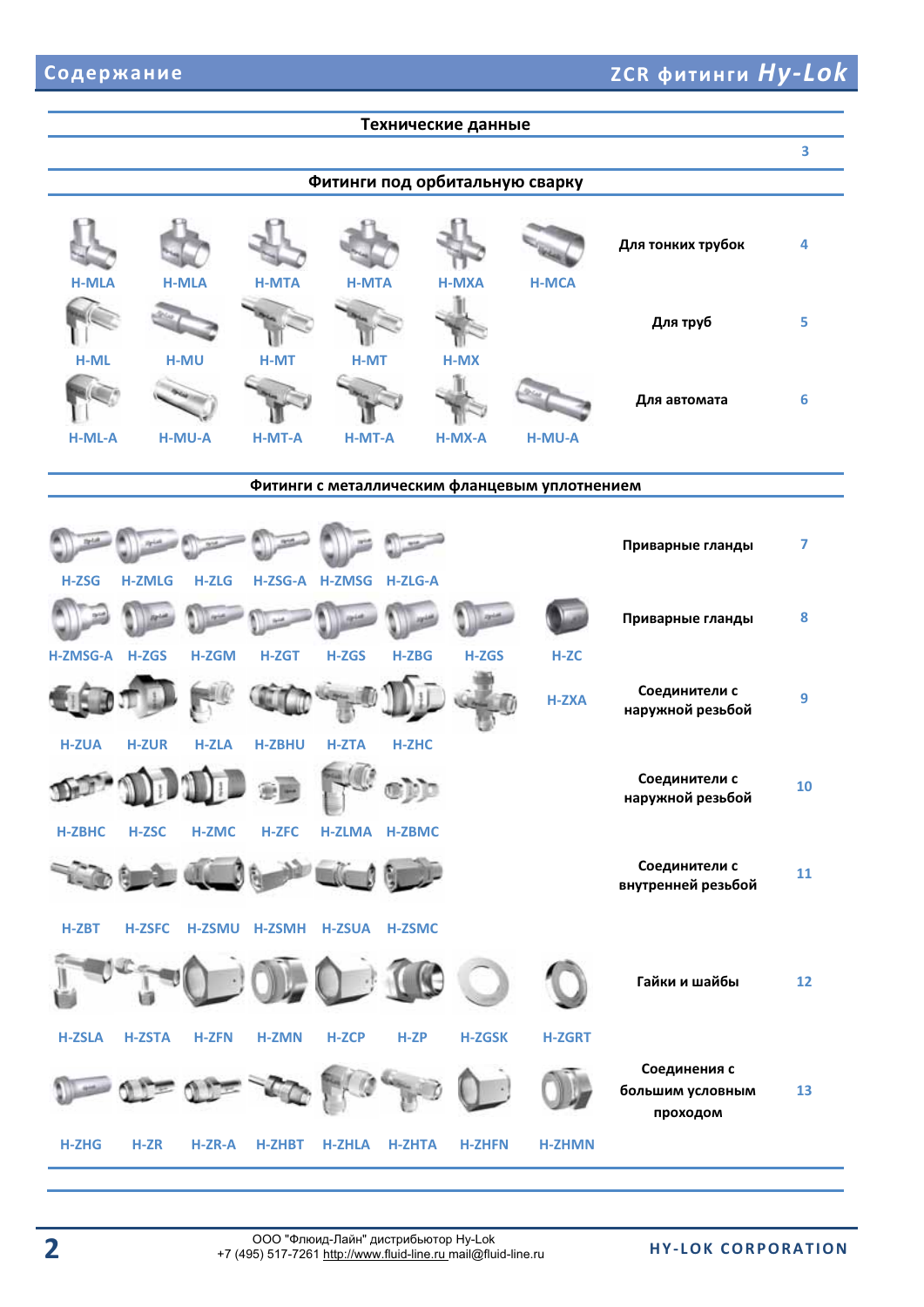### Диапазоны давления

Фитинги для чистых применений Hy-Lok изготовлены под строгим контролем программы качества корпорации Ну-Lokчто подтверждено сертификатом ASME, сертификатом системы менеджмента качества ISO 9001, сертификатом ГОСТ-Р и разрешением на применение РОСТЕХНАДЗОР.

Фитинги рассчитаны на давление, превышающее максимальное допустимое давление для соответствующих труб.

#### Коэффициент поправки рабочего давления

| Рабочая температура | Коэффициент     |                  |  |  |
|---------------------|-----------------|------------------|--|--|
| °C                  | Нерж. сталь 316 | Нерж. сталь 316L |  |  |
| $-28.37$            | 1.00            | 0.84             |  |  |
| 93                  | 0.86            | 0.71             |  |  |
| 148                 | 0.78            | 0.63             |  |  |
| 204                 | 0.71            | 0.57             |  |  |
| 315                 | 0.66            | 0.53             |  |  |
| 260                 | 0.63            | 0.5              |  |  |
| 343                 | 0.62            | 0.49             |  |  |
| 398                 | 0.60            | 0.48             |  |  |
| 371                 | 0.60            | 0.47             |  |  |
| 454                 | 0.59            | 0.46             |  |  |
| 426                 | 0.58            | 0.45             |  |  |
| 482                 | 0.57            |                  |  |  |
| 510                 | 0.57            |                  |  |  |
| 537                 | 0.56            |                  |  |  |

### Рабочие температуры

| Тип    | Материал                                        | Температура     |  |  |
|--------|-------------------------------------------------|-----------------|--|--|
|        | 316L Нерж. сталь                                |                 |  |  |
|        | 316L Нерж. сталь                                |                 |  |  |
| Фитинг | 316L Нерж. сталь<br>вакуумной обработки         | 537°C           |  |  |
|        | 316L Нерж. сталь двойной<br>вакуумной обработки |                 |  |  |
|        | 316L Нерж. сталь                                | 537°C           |  |  |
| Шайба  | Никель                                          | $315^{\circ}$ C |  |  |
|        | Медь                                            | 204°C           |  |  |

### **Материалы**

| Материал                                           | Обозначение | Спецификация                                |                                |  |  |
|----------------------------------------------------|-------------|---------------------------------------------|--------------------------------|--|--|
|                                                    |             | Металлопрокат                               | штамповка                      |  |  |
| 316 Нерж. сталь                                    | S316        |                                             |                                |  |  |
| 316L Нерж. сталь                                   | 316L        |                                             |                                |  |  |
| 316L Нерж. сталь<br>вакуумной обработки            | SM6L        | <b>ASME SA479</b><br>ASTM A479<br>ASTM A276 | <b>ASME SA182</b><br>ASTM A182 |  |  |
| 316L Нерж. сталь<br>двойной вакуумной<br>обработки | VV6L        |                                             |                                |  |  |

### Обработка поверхности

| Класс       | Обозначение | Шероховатость<br>EP<br><b>RA</b> |      | Материал            | Стандарт<br>упаковки |
|-------------|-------------|----------------------------------|------|---------------------|----------------------|
| <b>B.A.</b> | B           | $0.25 \mu m$                     | Нет  | S316, 316L,<br>SM6L | Двойная              |
| High        | н           | $0.13 \mu$ M                     | Есть | SM6L, VV6L          | Двойная              |
| Super       | S           | $0.1 \mu$ M                      | Есть | VV6L                | Тройная              |

### **,**

Пассивация проводиться в азотной среде. Точная очистка ультразвуком.

#### **Упаковка**

Чистые **фитинги** Hv-Lok упакованы  $\overline{B}$ двойную полиэтиленовую упаковку, заполненную азотом.

### Сборка

Сборка должна проходиь в чистом помещении с соблюдением установленных требований при работе с чистыми средами. Перед приваркой гланд необходимо убедиться, что гайки надеты на трубку. При сборке необходимо использовать новое металлическое уплотнительное кольцо. Для проверки утечки в гайке с внутренней резьбой предусмотрены отверстия. После сборки необходимо продуть систему.

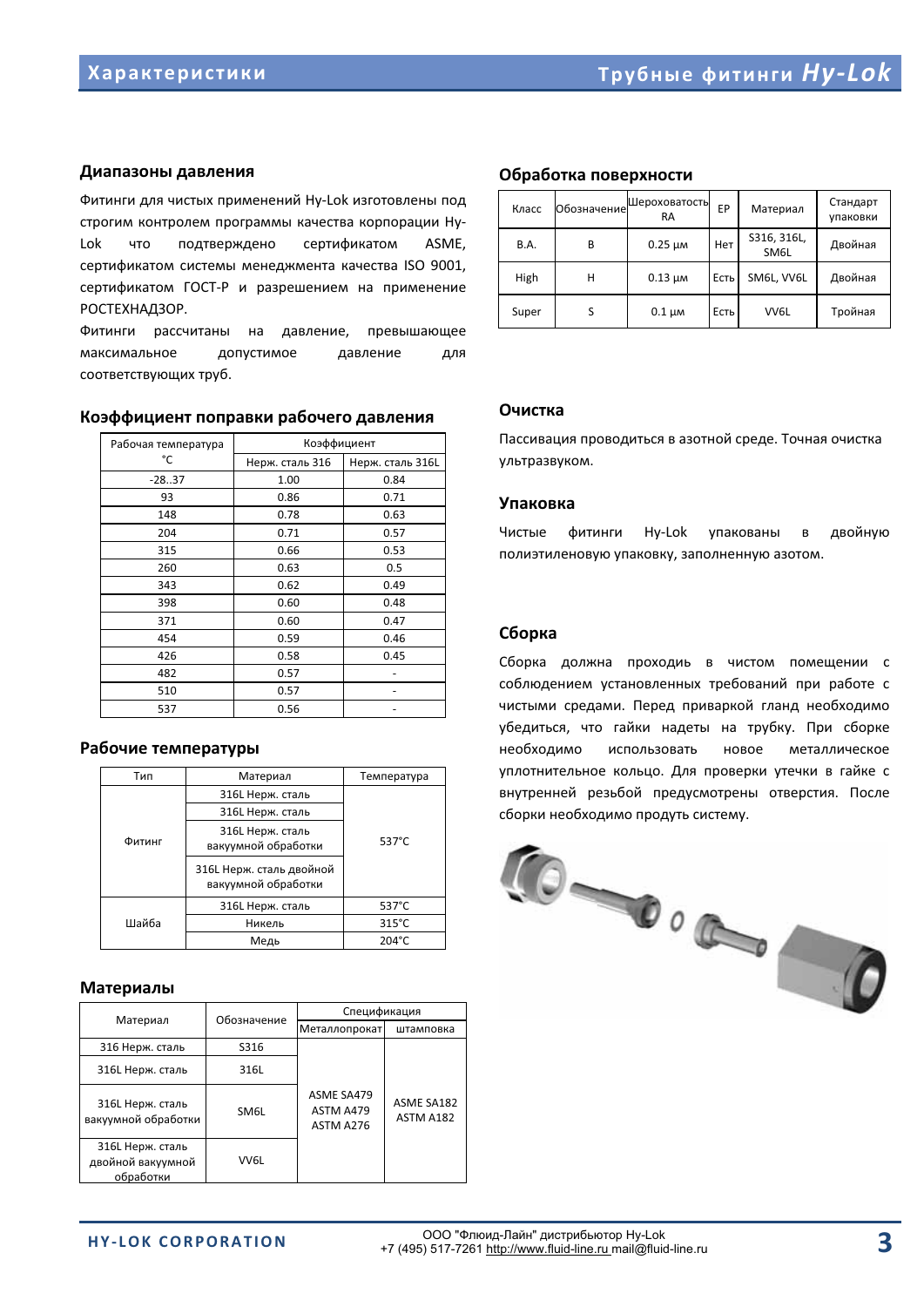### **Фитинги под орбитальную сварку и полнение при**





### Мини- угольник

| Кодировка | Диаметр<br>трубки D | Толщина<br>стенки    | L<br><b>MM</b> | C<br><b>MM</b> | F<br>дюйм | Рабочее<br>давление |
|-----------|---------------------|----------------------|----------------|----------------|-----------|---------------------|
| H-MLA-4   | 1/4"                | 0.89 <sub>MM</sub>   | 10.4           |                | 5/16      | 351                 |
| H-MLA-6   | 3/8"                |                      | 11.9           | 6.35           | 7/16      | 227                 |
| H-MLA-8   | 1/2"                | $1.25$ <sub>MM</sub> | 13.5           |                | 9/16      | 254                 |
| H-MLA-6M  | бмм                 |                      | 10.4           |                | 5/16      | 420                 |
| H-MLA-8M  | 8мм                 | 1.0 <sub>MM</sub>    | 11.9           |                | 7/16      | 310                 |
| H-MLA-10M | 10 <sub>MM</sub>    |                      |                |                |           | 240                 |
| H-MLA-12M | 12 <sub>MM</sub>    |                      | 13.5           |                | 9/16      | 200                 |

# H-MLA





 $I$ 

 *Hy-Lok*

### Мини- угольник понижающий

| Кодировка        | $\mathsf{T}$     | Толщ.<br>стенки    | T1    | Толщ.<br>стенки   | L<br><b>MM</b> | C<br><b>MM</b> | F<br>дюйм | Рабочее<br>давление |
|------------------|------------------|--------------------|-------|-------------------|----------------|----------------|-----------|---------------------|
| $H-MLA-6-4$      | 3/8"             | 0.89 <sub>MM</sub> | 1/4'' | 0.89мм            | 11.9           |                | 7/16      | 227                 |
| $H-MLA-8-4$      | 1/2"             | 1.25 <sub>MM</sub> | 3/8'' |                   | 13.5           |                | 9/16      | 254                 |
| <b>H-MLA-8-6</b> | 1/2"             |                    | 1/2"  |                   | 13.5           |                |           | 227                 |
| H-MLA-8M-6M      | 8мм              |                    |       |                   | 11.9           | 6.35           | 7/16      | 310                 |
| H-MLA-10M-6M     | 10 <sub>MM</sub> | 1.0 <sub>MM</sub>  | бмм   | 1.0 <sub>MM</sub> |                |                |           | 240                 |
| H-MLA-12M-6M     | 12 <sub>MM</sub> |                    |       |                   | 13.5           |                | 9/16      | 200                 |
| H-MLA-12M-8M     | 12 <sub>MM</sub> |                    | 8мм   |                   |                |                |           |                     |



# H-MTA

### Мини-тройник

| Кодировка | Диаметр<br>трубки D | Толщина<br>стенки  | L<br><b>MM</b> | C<br><b>MM</b> | F<br>дюйм | Рабочее<br>давление |
|-----------|---------------------|--------------------|----------------|----------------|-----------|---------------------|
| H-MTA-4   | 1/4"                | 0.89 <sub>MM</sub> | 10.4           |                | 5/16      | 351                 |
| $H-MTA-6$ | 3/8''               |                    | 11.9           | 6.35           | 7/16      | 227                 |
| H-MTA-8   | 1/2"                | 1.25 <sub>MM</sub> | 13.5           |                | 9/16      | 254                 |
| H-MTA-6M  | бмм                 |                    | 10.4           |                | 5/16      | 420                 |
| H-MTA-8M  | <b>8мм</b>          | 1.0 <sub>MM</sub>  | 11.9           |                | 7/16      | 310                 |
| H-MTA-10M | 10 <sub>MM</sub>    |                    |                |                |           | 240                 |
| H-MTA-12M | 12 <sub>MM</sub>    |                    | 13.5           |                | 9/16      | 200                 |





### Мини-тройник понижающий

| Кодировка        | T                | Толщ.<br>стенки    | T1         | Толщ.<br>стенки    | L<br><b>MM</b> | C<br><b>MM</b> | F<br>дюйм | Рабочее<br>давление |
|------------------|------------------|--------------------|------------|--------------------|----------------|----------------|-----------|---------------------|
| <b>H-MTA-6-4</b> | 3/8"             | 0.89 <sub>MM</sub> | 1/4''      |                    | 11.9           |                | 7/16      | 227                 |
| $H-MTA-8-4$      | 1/2"             | 1.25 <sub>MM</sub> | 3/8"       | 0.89 <sub>MM</sub> | 13.5           |                | 9/16      | 254                 |
| <b>H-MTA-8-6</b> | 1/2"             |                    | 1/2"       |                    | 13.5           |                |           | 227                 |
| H-MTA-8M-6M      | 8мм              |                    |            |                    | 11.9           | 6.35           | 7/16      | 310                 |
| H-MTA-10M-6M     | 10 <sub>MM</sub> | 1.0 <sub>MM</sub>  | бмм        | 1.0 <sub>MM</sub>  |                |                |           | 240                 |
| H-MTA-12M-6M     | 12 <sub>MM</sub> |                    |            |                    | 13.5           |                | 9/16      | 200                 |
| H-MTA-12M-8M     | 12 <sub>MM</sub> |                    | <b>8мм</b> |                    |                |                |           |                     |



### Мини-крест

| Кодировка   | Диаметр<br>трубки D | Толщина<br>стенки  | L<br><b>MM</b> | C<br><b>MM</b> | F<br>дюйм | Рабочее<br>давление |
|-------------|---------------------|--------------------|----------------|----------------|-----------|---------------------|
| $H-MXA-4$   | 1/4"                | 0.89 <sub>MM</sub> | 10.4           | 6.35           | 5/16      | 351                 |
| H-MXA-6     | 3/8"                |                    | 11.9           |                | 7/16      | 227                 |
| $H-MXA-8$   | 1/2"                | 1.25 <sub>MM</sub> | 13.5           |                | 9/16      | 254                 |
| H-MXA-6M    | бмм                 |                    | 10.4           |                | 5/16      | 420                 |
| H-MXA-8M    | 8мм                 | 1.0 <sub>MM</sub>  | 11.9           |                | 7/16      | 310                 |
| H-MXA-10M   | 10 <sub>MM</sub>    |                    |                |                |           | 240                 |
| $H-MXA-12M$ | 12 <sub>MM</sub>    |                    | 13.5           |                | 9/16      | 200                 |



### Мини- соединитель понижающий

| Кодировка        |       | Толщ.<br>стенки    | T1    | Толщ.<br>стенки    | <b>MM</b> | <b>MM</b> | C <sub>1</sub><br><b>MM</b> | Рабочее<br>давление |
|------------------|-------|--------------------|-------|--------------------|-----------|-----------|-----------------------------|---------------------|
| $H-MCA-6-4$      | 3/8'' | 0.89 <sub>MM</sub> | 1/4"  | 0.89 <sub>MM</sub> | 19.05     | 6.35      | 6.35                        | 227                 |
| $H-MCA-8-4$      | 1/2"  | 1.25 <sub>MM</sub> | 1/4"  |                    |           |           |                             | 254                 |
| <b>H-MCA-8-6</b> | 1/2"  |                    | 3/8'' |                    |           |           |                             | 227                 |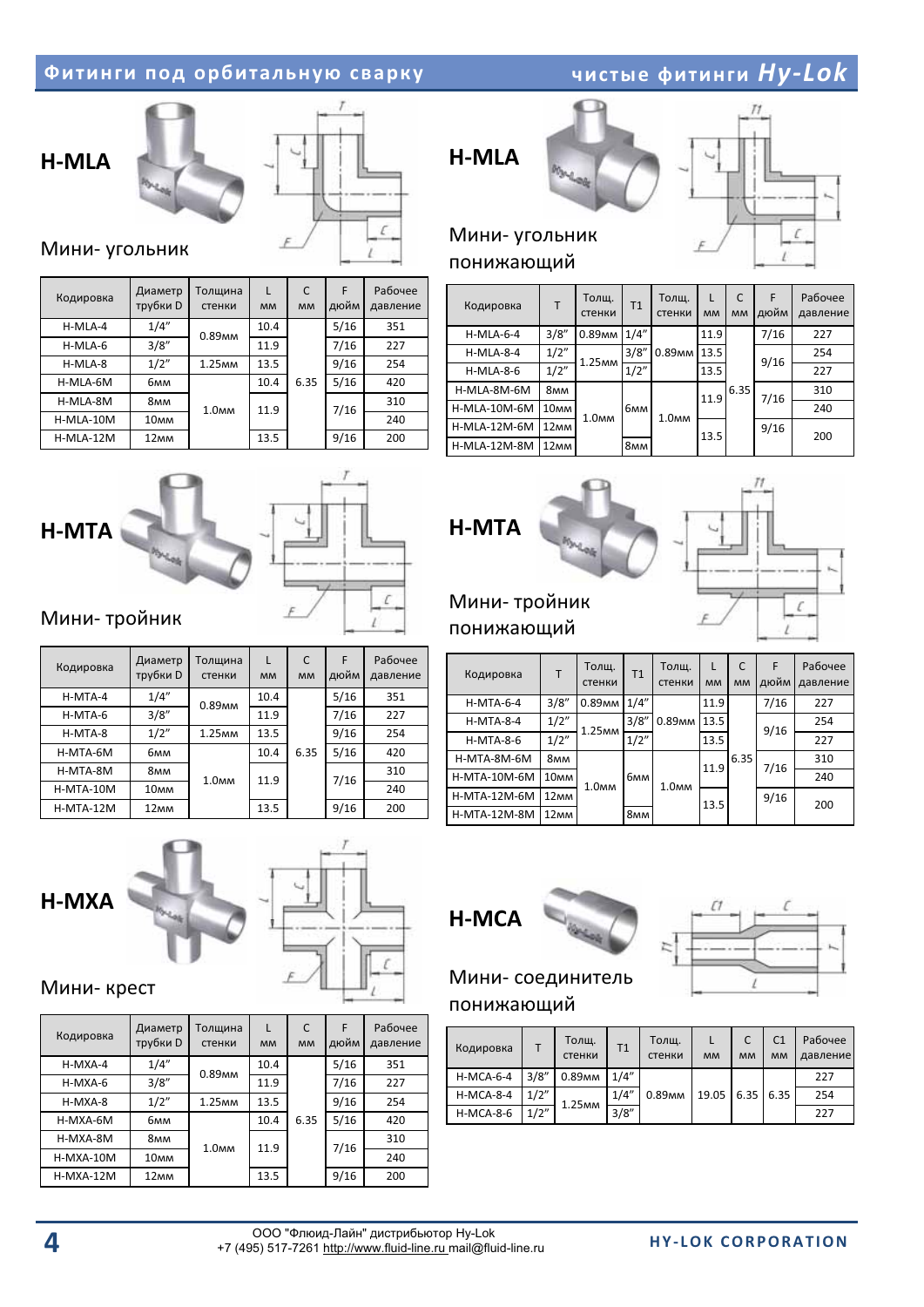### *Hy-Lok*





### Угольник длинный

| Кодировка       | Диаметр<br>трубки D | Толщина<br>стенки  | $\mathbf{I}$<br><b>MM</b> | C<br><b>MM</b> | F<br>дюйм | Рабочее<br>давление |
|-----------------|---------------------|--------------------|---------------------------|----------------|-----------|---------------------|
| $H-ML-4$        | 1/4"                | 0.89 <sub>MM</sub> | 31.2                      |                | 7/16      | 351                 |
| $H-ML-6$        | 3/8''               |                    | 30.5                      | 19.05          |           | 227                 |
| $H-ML-8$        | 1/2"                | 1.25 <sub>MM</sub> | 34                        |                | 11/16     | 254                 |
| $H-ML-12$       | 3/4"                |                    | 37.1                      |                | 15/16     | 165                 |
| $H-ML-16$       | 1"                  | 1.65 <sub>MM</sub> | 47.0                      | 24.40          | $1\%$     |                     |
| H-ML-6M         | бмм                 |                    | 31.2                      |                | 7/16      | 420                 |
| H-ML-8M         | 8мм                 | 1.0 <sub>MM</sub>  |                           |                |           | 310                 |
| $H-ML-10M$      | 10 <sub>MM</sub>    |                    | 34.0                      | 19.05          | 11/16     | 240                 |
| $H-ML-12M$      | 12 <sub>MM</sub>    |                    |                           |                |           | 200                 |
| <b>H-ML-18M</b> | 18 <sub>MM</sub>    | 1.5 <sub>MM</sub>  | 37.6                      |                | 15/16     |                     |





### Тройник длинный

| Кодировка       | Диаметр<br>трубки D | Толщина<br>стенки  | L<br><b>MM</b> | C<br><b>MM</b> | F<br>дюйм      | Рабочее<br>давление |  |
|-----------------|---------------------|--------------------|----------------|----------------|----------------|---------------------|--|
| $H-MT-4$        | 1/4"                | 0.89 <sub>MM</sub> | 31.2           |                | 7/16           | 351                 |  |
| $H-MT-6$        | 3/8''               |                    | 30.5           | 19.05          |                | 227                 |  |
| $H-MT-8$        | 1/2"                | 1.25 <sub>MM</sub> | 34             |                | 11/16          | 254                 |  |
| $H-MT-12$       | 3/4"                |                    | 37.1           |                | 15/16          | 165                 |  |
| $H-MT-16$       | 1 <sup>''</sup>     | 1.65 <sub>MM</sub> | 47.0           | 24.40          | $1\frac{1}{4}$ |                     |  |
| H-MT-6M         | бмм                 |                    | 31.2           |                | 7/16           | 420                 |  |
| H-MT-8M         | <b>8мм</b>          | 1.0 <sub>MM</sub>  |                |                |                | 310                 |  |
| <b>H-MT-10M</b> | 10 <sub>MM</sub>    |                    | 34.0           | 19.05          | 11/16          | 240                 |  |
| <b>H-MT-12M</b> | 12 <sub>MM</sub>    |                    |                |                |                | 200                 |  |
| <b>H-MT-18M</b> | 18 <sub>MM</sub>    | 1.5 <sub>MM</sub>  | 37.6           |                | 15/16          |                     |  |



### Крест длинный

| Кодировка       | Диаметр<br>трубки D | Толщина<br>стенки  | L<br><b>MM</b> | C<br><b>MM</b> | F<br>дюйм | Рабочее<br>давление |
|-----------------|---------------------|--------------------|----------------|----------------|-----------|---------------------|
| $H-ML-4$        | 1/4"                | 0.89 <sub>MM</sub> | 31.2           |                | 7/16      | 351                 |
| $H-ML-6$        | 3/8''               |                    | 30.5           |                |           | 227                 |
| $H-ML-8$        | 1/2"                | 1.25 <sub>MM</sub> | 34             |                | 11/16     | 254                 |
| H-ML-8M         | 8мм                 |                    | 31.2           | 19.05          | 7/16      | 420                 |
| $H-ML-10M$      | 10 <sub>MM</sub>    | 1.0 <sub>MM</sub>  |                |                |           | 310                 |
| $H-ML-12M$      | 12 <sub>MM</sub>    |                    | 34.0           |                | 10/16     | 240                 |
| <b>H-ML-18M</b> | 18 <sub>MM</sub>    |                    |                |                |           | 200                 |

# H-MT



### Тройник длинный понижающий

| Кодировка   | T                | Толщ.<br>стенки    | T <sub>1</sub>  | Толщ.<br>стенки | L<br><b>MM</b> | L1<br><b>MM</b> | C<br><b>MM</b> | F<br>дюйм | Рабочее<br>давл. |
|-------------|------------------|--------------------|-----------------|-----------------|----------------|-----------------|----------------|-----------|------------------|
| $H-MT-6-4$  | 3/8''            | 0.89 <sub>MM</sub> | 1/4"            |                 | 30.5           | 31.2            |                | 7/16      | 227              |
| $H-MT-8-4$  | 1/2"             |                    |                 | 0.89            | 34.0           | 34.0            |                | 11/16     | 254              |
| H-MT-8-6    | 1/2"             | 1.25 <sub>MM</sub> | 3/8"            | MМ              |                | 34.3            |                |           | 227              |
| $H-MT-12-6$ | 3/4"             |                    |                 |                 | 37.1           |                 |                | 15/16     | 165              |
| $H-MT-12-4$ | 3/4"             |                    | 1/4"            |                 |                | 37.6            | 19.5           |           |                  |
| H-MT-8M-6M  | 8 <sub>MM</sub>  |                    | бмм             |                 | 31.3           | 31.3            |                | 7/16      | 310              |
| H-MT-10M-6M | 10 <sub>MM</sub> |                    |                 | 1.0             |                |                 |                |           | 240              |
| H-MT-10M-8M |                  | 1.0 <sub>MM</sub>  | 8 <sub>MM</sub> | <b>MM</b>       | 34.0           | 34.0            |                | 11/16     |                  |
| H-MT-12M-6M | 12 <sub>MM</sub> |                    | бмм             |                 |                |                 |                |           | 200              |
| H-MT-12M-8M |                  |                    | 8 <sub>MM</sub> |                 |                |                 |                |           |                  |





### Соединитель

### понижающий

| Кодировка    | T                | Толщ.<br>стенки    | T1               | Толщ.<br>стенки    | L<br><b>MM</b> | $\mathsf{C}$<br><b>MM</b> | Рабочее<br>давление |
|--------------|------------------|--------------------|------------------|--------------------|----------------|---------------------------|---------------------|
| $H-MU-6-4$   | 3/8"             | 0.89 <sub>MM</sub> | 1/4"             |                    |                |                           | 227                 |
| $H-MU-8-4$   | 1/2"             |                    | 1/4"             | 0.89 <sub>MM</sub> |                |                           | 254                 |
| $H-MU-8-6$   | 1/2"             | 1.25 <sub>MM</sub> | 3/8''            |                    |                |                           | 227                 |
| H-MU-12-8    | 3/4''            |                    | 1/2"             | 1.25 <sub>MM</sub> |                |                           |                     |
| H-MU-16-8    | 1"               |                    | 1/2"             |                    | 38.1           | 19.05                     | 165                 |
| H-MU-16-12   | 1 <sup>''</sup>  | 1.65 <sub>MM</sub> | 3/4"             |                    |                |                           |                     |
| H-MU-10M-6M  | 10 <sub>MM</sub> |                    | бмм              |                    |                |                           | 240                 |
| H-MU-10M-8M  | 10 <sub>MM</sub> |                    | 8мм              |                    |                |                           |                     |
| H-MU-12M-6M  | 12 <sub>MM</sub> | 1.0 <sub>MM</sub>  | бмм              | 1.0 <sub>MM</sub>  |                |                           |                     |
| H-MU-12M-8M  | 12 <sub>MM</sub> |                    | 8мм              |                    |                |                           |                     |
| H-MU-12M-10M | 12 <sub>MM</sub> |                    | 10 <sub>MM</sub> |                    |                |                           | 200                 |
| H-MU-18M-6M  | 18 <sub>MM</sub> | 1.5 <sub>MM</sub>  | бмм              | 1.5 <sub>MM</sub>  |                |                           |                     |
| H-MU-18M-12M | 18 <sub>MM</sub> |                    | 12 <sub>MM</sub> |                    |                |                           |                     |

**HY-LOK CORPORATION** 

-- "- " 

Hy-Lok +7 (495) 517-7261 http://www.fluid-line.ru mail@fluid-line.ru **5**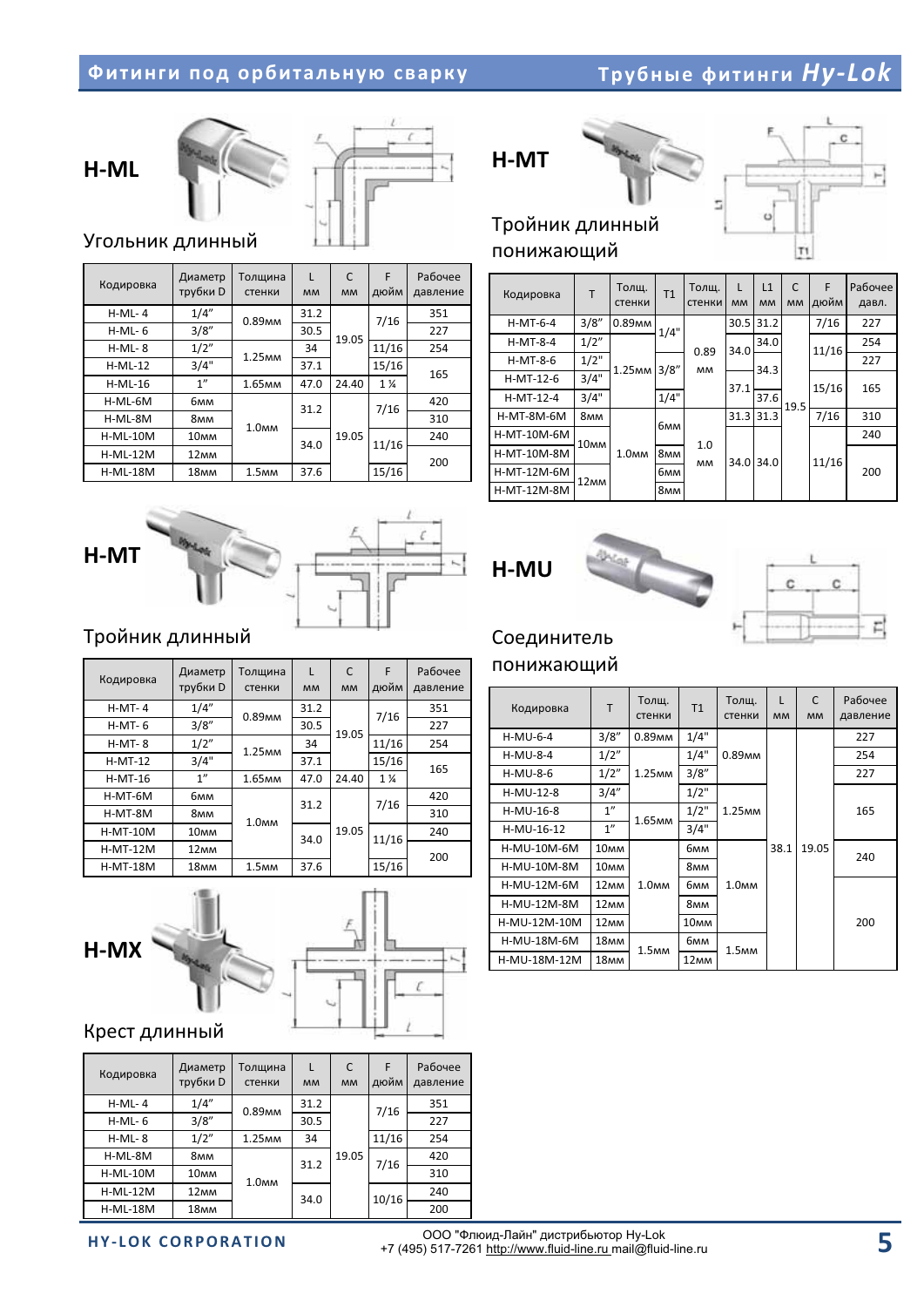### **Фитинги под орбитальную сварку и полнение при**

 *Hy-Lok*





Угольник с плечиками

H-MT-A

Кодировка

H-MT-4A

H-MT- 6A

H-MT-8A

H-MT-12A

 $H-MT-16A$ 

H-MT-6MA

H-MT-8MA

H-MT-10MA

H-MT-12MA

H-MT-18MA

| Кодировка  | Диаметр<br>трубки D | Толщина<br>стенки  | L<br><b>MM</b> | C<br><b>MM</b> | F<br>дюйм      | Рабочее<br>давление |
|------------|---------------------|--------------------|----------------|----------------|----------------|---------------------|
| H-ML-4A    | 1/4"                | 0.89 <sub>MM</sub> | 31.2           |                | 7/16           | 351                 |
| H-ML-6A    | 3/8"                |                    | 30.5           | 19.05          |                | 227                 |
| H-ML-8A    | 1/2"                | 1.25 <sub>MM</sub> | 34             |                | 11/16          | 254                 |
| $H-ML-12A$ | 3/4"                |                    | 37.1           |                | 15/16          | 165                 |
| $H-ML-16A$ | 1"                  | 1.65 <sub>MM</sub> | 47.0           | 24.40          | $1\frac{1}{4}$ |                     |
| H-ML-6MA   | бмм                 |                    | 31.2           |                | 7/16           | 420                 |
| H-ML-8MA   | <b>8мм</b>          | 1.0 <sub>MM</sub>  |                |                |                | 310                 |
| H-ML-10MA  | 10 <sub>MM</sub>    |                    | 34.0           | 19.05          | 11/16          | 240                 |
| H-ML-12MA  | 12 <sub>MM</sub>    |                    |                |                |                | 200                 |
| H-ML-18MA  | 18 <sub>MM</sub>    | 1.5 <sub>MM</sub>  | 37.6           |                | 15/16          |                     |

Толщина стенки

 $-$  0.89 $mm$ 

1.25<sub>MM</sub>

1.65<sub>MM</sub>

1.0<sub>mm</sub>

1.5<sub>MM</sub>

L- MM

31.2-

30.5-

34-

37.1-

47.0-

31.2-

34.0-

37.6-

C- MM

19.05-

24.40-

19.05-

F- ДЮЙМ

7/16-

11/16-

15/16-

1-¼-

7/16-

11/16-

15/16-

Рабочее давление

227-

254-

310-

200-

 $\frac{351}{2}$ 

165-

 $\overline{420}$ 

 $240$ 





### Тройник с плечиками понижающий

| Кодировка   | т                | Толщ.<br>стенки    | T1            | Толщ.<br>стенки         | <b>MM</b> | L1<br><b>MM</b> | C<br><b>MM</b> | F<br>дюйм | Рабочее<br>давл. |     |
|-------------|------------------|--------------------|---------------|-------------------------|-----------|-----------------|----------------|-----------|------------------|-----|
| $H-MT-6-4$  | 3/8''            | 0.89 <sub>MM</sub> | 1/4"          |                         |           | 30.5 31.2       |                | 7/16      | 227              |     |
| $H-MT-8-4$  | 1/2"             |                    | 3/8''<br>1/2" | 0.89                    | 34.0      | 34.5            |                | 11/16     | 254              |     |
| $H-MT-8-6$  | 1/2"             | 1.25 <sub>MM</sub> |               |                         | <b>MM</b> |                 | 34.0 19.5      |           |                  | 227 |
| $H-MT-12-6$ | 3/4"             |                    |               |                         | 37.1      | 37.1            | <b>MM</b>      | 15/16     | 165              |     |
| H-MT-12-8   | 3/4"             |                    |               | 1.25 <sub>MM</sub> 37.1 |           | 37.1            |                |           |                  |     |
| H-MT-12M-6M | 12 <sub>MM</sub> | 1.0 <sub>MM</sub>  | бмм           | 1.0 <sub>MM</sub>       | 34.0      | 34.0            |                | 11/16     | 227              |     |





### Соединитель с плечиками

| Кодировка        | T                | Толщ.<br>стенки      | <b>MM</b> | Рабочее<br>давление |
|------------------|------------------|----------------------|-----------|---------------------|
| H-MU-4A          | 1/4"             | 0.89 <sub>MM</sub>   | 24.4      | 351                 |
| H-MU-6A          | 3/8"             |                      | 23.8      | 227                 |
| H-MU-8A          | 1/2"             | 1.25 <sub>MM</sub>   | 23.4      | 254                 |
| <b>H-MU-12A</b>  | 3/4''            |                      | 23.4      | 165                 |
| <b>H-MU-16A</b>  | 1"               | $1.65$ <sub>MM</sub> | 29.8      |                     |
| H-MU-6MA         | бмм              |                      | 30.8      | 420                 |
| H-MU-8MA         | 8мм              | 1.0 <sub>MM</sub>    | 30.2      | 310                 |
| <b>H-MU-10MA</b> | 10 <sub>MM</sub> |                      |           | 240                 |
| <b>H-MU-12MA</b> | 12 <sub>MM</sub> |                      | 29.8      | 200                 |
| <b>H-MU-18MA</b> | 18 <sub>MM</sub> | 1.5 <sub>MM</sub>    |           |                     |

# H-MU-A



### Соединитель с плечиками понижающий

| Кодировка    | т                | Толщ.<br>стенки    | T <sub>1</sub> | Толщ.<br>стенки    | L<br><b>MM</b> | C<br><b>MM</b> | Рабочее<br>давление |
|--------------|------------------|--------------------|----------------|--------------------|----------------|----------------|---------------------|
| $H-MU-6-4$   | 3/8''            | 0.89 <sub>MM</sub> | 1/4"           |                    | 38.8           | 18.6           | 227                 |
| $H-MU-8-4$   | 1/2"             | 1.25 <sub>MM</sub> | 1/4"           | 0.89 <sub>MM</sub> | 38.6           | 18.6           | 254                 |
| $H-MU-8-6$   | 1/2"             |                    | 3/8"           |                    | 38.3           | 18.3           | 227                 |
| $H-MU-8M-6M$ | 8мм              |                    | бмм            |                    | 38.6           | 18.6           | 310                 |
| H-MU-12M-6M  | 12 <sub>MM</sub> | 1.0 <sub>MM</sub>  | бмм            | 1.0 <sub>MM</sub>  | 38.6           | 18.6           | 200                 |
| H-MU-12M-8M  | 12 <sub>MM</sub> |                    | <b>8мм</b>     |                    | 38.6           | 18.3           |                     |

# H-MX-A

Тройник с плечиками

**Диаметр** трубки D

 $1/4"$ 

 $3/8''$ 

 $1/2"$ 

 $3/4"$ 

 $1"$ 

бмм

8<sub>MM</sub>

10<sub>MM</sub>

12<sub>MM</sub>

18<sub>MM</sub>



### Крест с плечиками

| Кодировка | Диаметр<br>трубки D | Толщина<br>стенки  | L<br><b>MM</b> | C<br><b>MM</b> | F<br>дюйм     | Рабочее<br>давление |
|-----------|---------------------|--------------------|----------------|----------------|---------------|---------------------|
| H-ML-4A   | 1/4"                | 0.89 <sub>MM</sub> | 31.2           |                | 7/16          | 351                 |
| H-ML-6A   | 3/8"                |                    | 30.5           |                |               | 227                 |
| H-ML-8A   | 1/2"                | 1.25 <sub>MM</sub> | 34             |                | 11/16         | 254                 |
| H-ML-8MA  | 8мм                 |                    | 31.2           | 19.05          | 7/16<br>10/16 | 420                 |
| H-ML-10MA | 10 <sub>MM</sub>    | 1.0 <sub>MM</sub>  |                |                |               | 310                 |
| H-ML-12MA | 12 <sub>MM</sub>    |                    | 34.0           |                |               | 240                 |
| H-ML-18MA | 18 <sub>MM</sub>    |                    |                |                |               | 200                 |

**6** - ООО "Флюид-Лайн" дистрибьютор Ну-Lok<br>+7 (495) 517-7261 http://www.fluid-line.ru mail@fluid-line.ru **HY-LOK CORPORATION** ОО "Флюид-Лайн" дистрибьютор Hv-Lok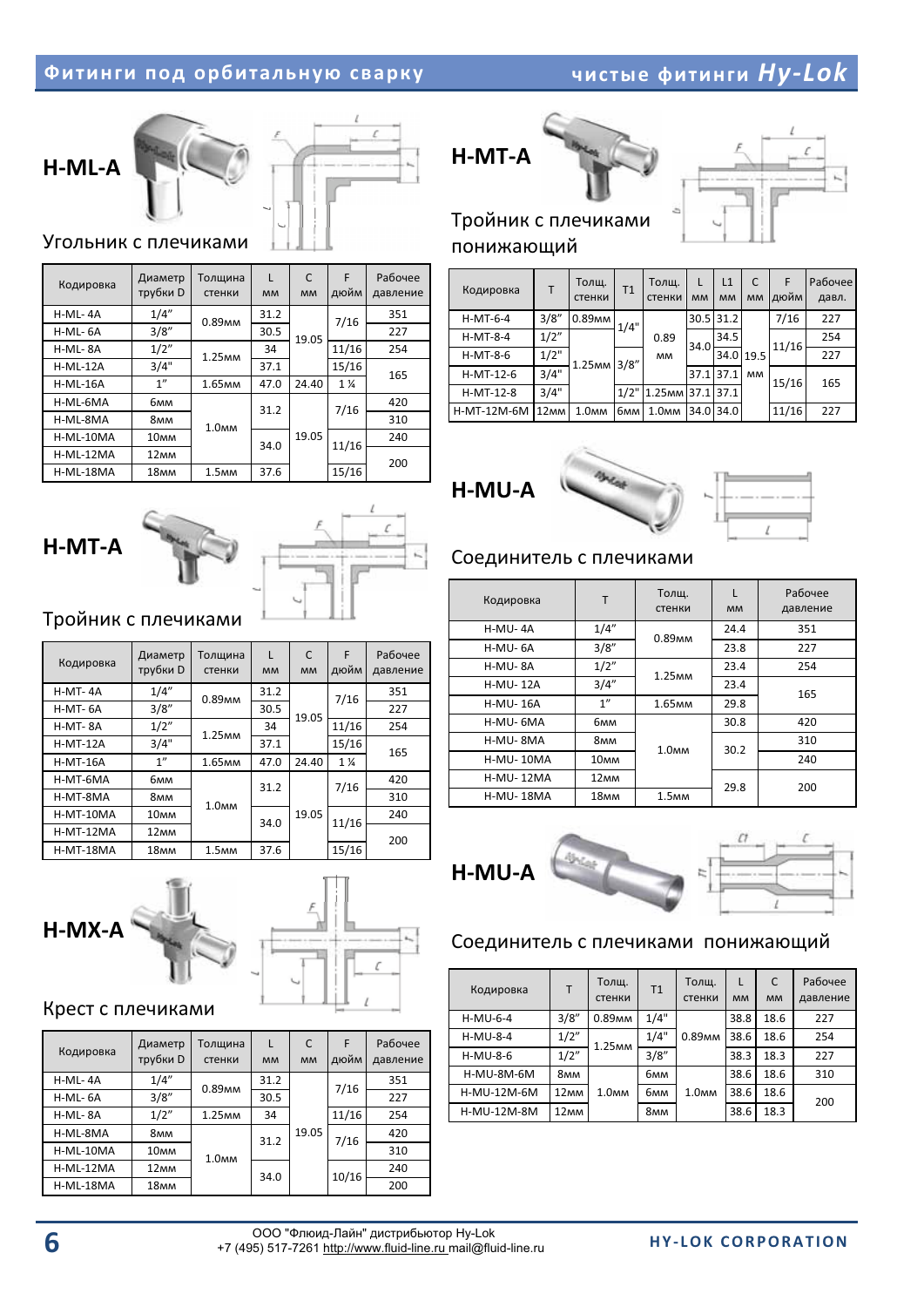### H-ZSG





C=19.05

Короткая трубная вставка

|                    | размер     | D                | Толщина            | d         | L         |     | Давление, бар |     |
|--------------------|------------|------------------|--------------------|-----------|-----------|-----|---------------|-----|
| Кодировка          | <b>ZCR</b> |                  | стенки             | <b>MM</b> | <b>MM</b> | Ni  | SS            | CU  |
| $H-ZSG-2$          | 1/8"       | 1/8"             | 0.71 <sub>MM</sub> | 1.50      | 27.4      | 585 |               | 468 |
| $H-ZSG-4$          | 1/4"       | 1/4"             |                    | 4.55      | 27.9      |     | 351           |     |
| $H-ZSG8-4$         |            | 1/4"             | 0.89 <sub>MM</sub> | 4.55      |           | 241 | 296           | 192 |
| $H-ZSG-6$          | 1/2"       | 3/8"             |                    | 7.67      | 26.4      | 227 |               | 179 |
| $H-ZSG-8$          |            | 1/2"             | 1.25 <sub>MM</sub> | 10.14     |           | 241 |               | 192 |
| $H-ZSG - 6M$       | 1/4''      | бмм              |                    | 4.06      |           | 468 |               | 372 |
| $H-ZSG - 8M$       |            | 8 <sub>MM</sub>  | 1.0 <sub>MM</sub>  | 6.12      | 29.5      |     | 337           |     |
| <b>H-ZSG - 10M</b> | 1/2"       | 10 <sub>MM</sub> |                    | 8.12      |           | 241 |               | 192 |
| H-ZSG - 12M        |            | 12 <sub>MM</sub> |                    | 9.96      |           | 213 |               | 165 |
| H-ZSG - 18M        | 3/4"       | 18 <sub>MM</sub> | 1.5 <sub>MM</sub>  | 15.0      | 31.0      |     | 206           |     |





### Длинная трубная приварная вставка

C=19.05<sub>MM</sub>

| Кодировка          | размер          | D                | Толщина            | d         |           |     | Давление, бар |     |
|--------------------|-----------------|------------------|--------------------|-----------|-----------|-----|---------------|-----|
|                    | <b>ZCR</b>      |                  | стенки             | <b>MM</b> | <b>MM</b> | Ni  | <b>SS</b>     | CU  |
| $H-ZLG - 2$        | 1/8"            | 1/8"             | 0.71 <sub>MM</sub> | 1.50      | 36.1      | 585 |               | 468 |
| $H-ZLG-4$          | 1/4"            | 1/4"             |                    | 4.55      | 43.2      |     | 351           |     |
| $H-ZLGS-4$         |                 | 1/4"             | 0.89 <sub>MM</sub> | 4.55      | 45.7      | 241 | 296           | 192 |
| $H-ZLG-6$          | 1/2"            | 3/8''            |                    | 7.67      | 45.5      | 227 |               | 179 |
| $H-ZLG - 8$        |                 | 1/2"             | 1.25 <sub>MM</sub> | 10.14     |           | 241 |               | 192 |
| $H-ZLG - 12$       | 3/4''           | 3/4''            |                    | 16.5      | 51.6      |     | 165           | 130 |
| $H-ZLG - 16$       | 1 <sup>''</sup> | 1"               | 1.65 <sub>MM</sub> | 22.1      | 58.9      |     |               |     |
| $H-ZLG - 6M$       | 1/4''           | бмм              |                    | 4.06      | 43.2      |     | 468           | 372 |
| H-ZLG - 8M         |                 | 8мм              | 1.0 <sub>MM</sub>  | 6.12      |           |     | 337           |     |
| $H-ZLG - 10M$      | 1/2"            | 10 <sub>MM</sub> |                    | 8.12      | 45.5      | 241 |               | 192 |
| <b>H-ZLG - 12M</b> |                 | 12 <sub>MM</sub> |                    | 9.96      |           |     | 213           | 165 |
| H-ZLG - 18M        | 3/4''           | 18 <sub>MM</sub> | 1.5 <sub>MM</sub>  | 15.0      | 51.6      |     | 206           |     |

H-ZMSG





C=6.35<sub>MM</sub>

### Короткая трубная

### приварная мини вставка

|                     | размер     | D                | Толщина            | d         |           |     | Давление, бар |     |  |  |
|---------------------|------------|------------------|--------------------|-----------|-----------|-----|---------------|-----|--|--|
| Кодировка           | <b>ZCR</b> | стенки           |                    | <b>MM</b> | <b>MM</b> | Ni  | SS            | CU  |  |  |
| $H-ZMSG-4$          | 1/4"       | 1/4"             | 0.89 <sub>MM</sub> | 4.55      | 15.2      |     |               |     |  |  |
| $H-ZMSG-6$          | 3/8"       | 3/8"             |                    | 7.67      | 15.8      |     | 227           |     |  |  |
| $H-ZMSG - 8$        | 1/2"       | 1/2"             | 1.25 <sub>MM</sub> | 10.14     |           | 241 |               | 192 |  |  |
| H-ZMSG - 6M         | 1/4''      | бмм              |                    | 4.06      | 15.2      | 468 |               | 372 |  |  |
| H-ZMSG - 8M         |            | <b>8мм</b>       | 1.0 <sub>MM</sub>  | 6.12      |           | 337 |               |     |  |  |
| H-ZMSG - 10M        | 1/2"       | 10 <sub>MM</sub> |                    | 8.12      | 15.8      |     | 241           |     |  |  |
| <b>H-ZMSG - 12M</b> |            | 12 <sub>MM</sub> |                    | 9.96      |           |     | 213           |     |  |  |

H-ZMLG



υļ

### Длинная Мини вставка

C=6.35

C=19.05

C=6.35<sub>MM</sub>

|              | размер<br>D |                  | Толщина            |       | L         |     | Давление, бар |     |  |
|--------------|-------------|------------------|--------------------|-------|-----------|-----|---------------|-----|--|
| Кодировка    | <b>ZCR</b>  |                  | стенки             |       | <b>MM</b> | Ni  | SS            | CU  |  |
| $H-ZMLG - 4$ | 1/4"        | 1/4"             | 0.89 <sub>MM</sub> | 4.55  | 30.5      |     | 351           |     |  |
| $H-ZMLG - 6$ | $1/2$ "     | 3/8''            |                    | 7.67  | 32.8      | 227 |               | 179 |  |
| $H-ZMLG - 8$ |             | 1/2"             | 1.25 <sub>MM</sub> | 10.14 |           | 241 |               | 192 |  |
| H-ZMLG - 6M  | 1/4''       | бмм              |                    | 4.06  | 31.0      | 468 |               | 372 |  |
| H-ZMLG - 8M  |             | 8 <sub>MM</sub>  | 1.0 <sub>MM</sub>  | 6.12  | 31.2      | 337 |               |     |  |
| H-ZMLG-10M   | 1/2"        | 10 <sub>MM</sub> |                    | 8.12  | 32.8      | 241 |               | 192 |  |
| H-ZMLG-12M   |             | 12 <sub>MM</sub> |                    | 9.96  | 33.8      | 213 |               | 165 |  |

H-ZSG



### Короткая вставка с плечиками

Кодировка размер **ZCR**  D-Толщина стенки d-  $MM$  $\mathbf{L}$  $MM$ Давление, бар Ni- SS- $\vert$  CU  $H-ZSG - 4A$  $1/4"$  $1/4"$ 0.89<sub>MM</sub> 4.55- $28.4$  $351$  $H-ZSG - 6A$  $1/2"$  $3/8"$  $-1.25mm$ 7.67- 29.2 227- 179 H-ZSG – 8A  $1/2"$  10.14 29.5 241- 192 H-ZSG - 6MA  $1/4"$  $6mm$  $1.0<sub>MM</sub>$ 4.06- 30.0 468- 372 H-ZSG - 8MA 8<sub>MM</sub> 6.12-30.2 337 H-ZSG - $1/2"$  $\frac{10\text{mm}}{12\text{mm}}$  8.12- 31.0 241- 192  $H-ZSG - 12MA$  12 $AM$  9.96- 30.5 213-165





### Длинная вставка с

плечиками

|                     | размер     |                  | Толщина            | d         | L         | C         |           | Давление |
|---------------------|------------|------------------|--------------------|-----------|-----------|-----------|-----------|----------|
| Кодировка           | <b>ZCR</b> | D                | стенки             | <b>MM</b> | <b>MM</b> | <b>MM</b> | Ni,       | CU       |
|                     |            |                  |                    |           |           |           | <b>SS</b> |          |
| $H-ZLG - 4A$        | 1/4"       | 1/4''            |                    | 4.55      | 43.7      |           | 351       |          |
| H-ZLG8-4A           |            | 1/4"             | 0.89 <sub>MM</sub> | 4.55      | 46.2      |           | 241       | 192      |
| $H-ZLG - 6A$        | 1/2"       | 3/8"             |                    | 7.67      |           | 19.05     | 227       | 179      |
| $H-ZLG - 8A$        |            | 1/2"             | 1.25 <sub>MM</sub> | 10.14     | 46.5      |           | 241       | 192      |
| $H-ZLG - 12A$       | 3/4''      | 3/4''            |                    | 16.5      | 52.6      |           | 165       | 130      |
| $H-ZLG - 16A$       | 1"         | 1 <sup>''</sup>  | 1.65 <sub>MM</sub> | 22.1      | 65.3      | 24.4      |           |          |
| H-ZLG - 6MA         | 1/4''      | бмм              |                    | 4.06      | 43.7      |           | 468       | 372      |
| H-ZLG - 8MA         |            | 8мм              | 1.0 <sub>MM</sub>  | 6.12      | 43.9      |           |           | 337      |
| H-ZLG - 10MA        | 1/2"       | 10 <sub>MM</sub> |                    | 8.12      | 46.5      | 19.05     | 241       | 192      |
| <b>H-ZLG - 12MA</b> |            | 12 <sub>MM</sub> |                    | 9.96      | 46.5      |           | 213       | 165      |
| H-ZLG - 18MA        | 3/4''      | 18 <sub>MM</sub> | 1.5 <sub>MM</sub>  | 15.0      | 52.6      |           | 206       |          |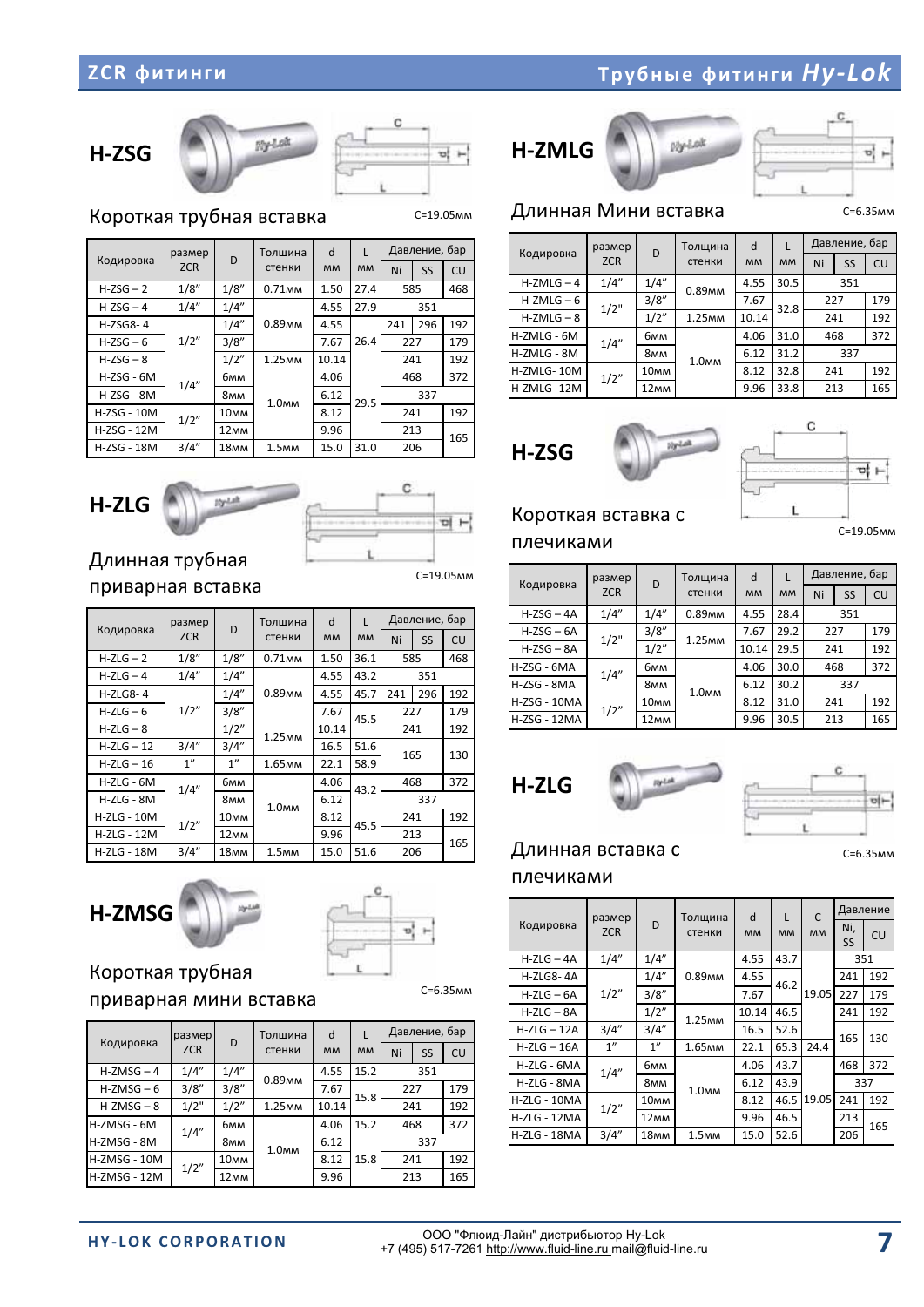### H-ZMSG-A



C=6.35<sub>MM</sub>

Короткая мини вставка с плечиками

|               | размер     | D                | Толщина            | d     | L         |     | Давление, бар |     |  |  |
|---------------|------------|------------------|--------------------|-------|-----------|-----|---------------|-----|--|--|
| Кодировка     | <b>ZCR</b> |                  | стенки             |       | <b>MM</b> | Ni  | SS            | CU  |  |  |
| $H-ZMSG - 4A$ | 1/4"       | 1/4"             | 0.89 <sub>MM</sub> | 4.55  | 15.7      |     | 351           |     |  |  |
| $H-ZMSG - 6A$ | 1/2"       | 3/8"             |                    | 7.67  | 16.6      | 227 |               | 179 |  |  |
| $H-ZMSG - 8A$ |            | 1/2"             | 1.25 <sub>MM</sub> | 10.14 | 16.8      | 241 |               | 192 |  |  |
| H-ZMSG - 6MA  | 1/4''      | бмм              |                    | 4.06  | 15.7      |     | 468           | 372 |  |  |
| H-ZMSG - 8MA  |            | 8мм              | 1.0 <sub>MM</sub>  | 6.12  | 16.6      |     | 337           |     |  |  |
| H-ZMSG - 10MA | 1/2"       | 10 <sub>MM</sub> |                    | 8.12  |           | 241 |               | 192 |  |  |
| H-ZMSG - 12MA |            | 12 <sub>MM</sub> |                    | 9.96  | 16.8      |     | 213           | 165 |  |  |





### Длинная вставка под приварку внахлёст

|               | размер     | D     | d         | T         | C         |     | Давление, бар |     |
|---------------|------------|-------|-----------|-----------|-----------|-----|---------------|-----|
| Кодировка     | <b>ZCR</b> |       | <b>MM</b> | <b>MM</b> | <b>MM</b> | Ni  | <b>SS</b>     | CU  |
| $H-ZGM-2$     | 1/8"       | 1/8'' | 1.50      | 17.8      | 7.1       | 520 | 771           | 496 |
| $H-ZGM$ 4 - 2 | 1/4''      |       | 1.50      | 33.3      |           | 551 | 689           | 440 |
| $H-ZGM-4$     |            | 1/4"  | 3.00      | 33.3      |           |     |               |     |
| $H-ZGMB - 2$  |            |       | 3.00      | 38.1      | 10.4      |     | 296           | 192 |
| $H-ZGM - 6$   | 1/2"       | 3/8'' | 7.10      | 38.1      |           | 241 |               |     |
| $H-ZGM-8$     |            | 1/2"  | 10.14     | 38.1      | 12.7      |     | 241           |     |
| $H-ZGM - 12$  | 3/4"       | 3/4"  | 13.50     | 50.8      | 15.7      | 206 | 254           | 165 |
| $H-ZGM - 16$  | 1"         | 1"    | 19.10     | 56.4      | 20.6      | 165 | 206           | 130 |





### Длинная вставка под приварку внахлёст

|                    | размер     | т     | d         | D         |           | C         |     | Давление, бар |     |
|--------------------|------------|-------|-----------|-----------|-----------|-----------|-----|---------------|-----|
| Кодировка          | <b>ZCR</b> |       | <b>MM</b> | <b>MM</b> | <b>MM</b> | <b>MM</b> | Ni  | SS            | CU  |
| $H-ZGS - 2S$       | 1/8"       | 1/8"  | 2.30      | 5.1       | 17.8      | 2.5       |     |               |     |
| $H-ZGS - 4S$       | 1/4"       | 1/4"  | 4.55      | 8.9       | 33.3      | 7.1       |     |               |     |
| $H-ZGS - 6S$       | 1/2"       | 3/8'' | 7.67      | 15.2      | 38.1      | 7.9       | 241 | 291           | 192 |
| $H-ZGS - 8S$       |            | 1/2"  | 10.14     |           |           | 9.7       |     | 206           | 165 |
| <b>H-ZGS - 12S</b> | 3/4"       | 3/4"  | 13.5      | 22.4      | 50.8      | 11.2      | 192 |               | 151 |
| <b>H-ZGS - 16S</b> | 1"         | 1"    | 19.1      | 30.2      | 56.4      | 15.7      | 165 | 206           | 130 |

H-ZGS



### Понижающая вставка под приварку внахлёст

| Кодировка   | размер     |      | d         | D         |           |           |     | Давление, бар |    |
|-------------|------------|------|-----------|-----------|-----------|-----------|-----|---------------|----|
|             | <b>ZCR</b> |      | <b>MM</b> | <b>MM</b> | <b>MM</b> | <b>MM</b> | Ni  | SS            | CU |
| $H-ZGS4-2S$ | 1/4"       | 1/8" | 2.30      | 8.9       | 33.3      | 2.5       | 551 |               |    |
| H-ZGS8-4S   | 1/2"       | 1/4" | 4.55      | 15.2      | 38.1      |           | 241 |               |    |



H-ZGS



### Короткая вставка под приварку внахлёст

| Кодировка      | размер<br><b>ZCR</b> |      | d<br><b>MM</b> | D<br><b>MM</b> | <b>MM</b> | C<br><b>MM</b> | Давление<br>бар |
|----------------|----------------------|------|----------------|----------------|-----------|----------------|-----------------|
| H-ZGS-4SL 12.7 | 1/4''                | 1/4" | 4.55           | 8.9            | 12.7      | 7.1            | 378             |
| H-ZGS-4SL 19.1 |                      |      |                |                | 19.1      |                |                 |





### Вставка - адаптер

| Кодировка   | размер<br><b>ZCR</b> |       | d<br><b>MM</b> | <b>MM</b> | <b>MM</b> | Ni  | Давление, бар<br>SS | CU  |
|-------------|----------------------|-------|----------------|-----------|-----------|-----|---------------------|-----|
| $H-ZGT-4$   | 1/4"                 | 1/4"  | 4.3            | 41.0      | 16.2      | 511 | 689                 | 440 |
| $H-ZGT - 6$ | 1/2"                 | 3/8'' | 6.8            | 46.0      | 17.8      | 241 | 296                 | 192 |
| $H-ZGT - 8$ |                      | 1/2"  | 9.4            | 49.3      | 24.4      |     |                     |     |





### Заглушка

| Кодировка    | размер<br><b>ZCR</b> | <b>MM</b> |
|--------------|----------------------|-----------|
| $H-ZBG - 2$  | 1/8"                 | 17.8      |
| $H-ZBG-4$    | 1/4"                 | 33.3      |
| $H-ZBG-8$    | 1/2"                 | 38.1      |
| $H-ZBG - 12$ | 3/4"                 | 50.8      |
| $H-ZBG - 16$ | 1"                   | 56.4      |





### Гайка двухсторонняя

| Кодировка   | размер<br><b>ZCR</b> | <b>MM</b> | дюйм   |
|-------------|----------------------|-----------|--------|
| $H-ZC-2$    | 1/8"                 | 16.8      | 7/16   |
| $H-ZC - 4$  | 1/4"                 | 30.2      | 3/4    |
| $H-ZC - 8$  | 1/2"                 | 33.3      | 1 1/16 |
| $H-ZC - 12$ | 3/4"                 | 42.7      | 11/2   |
| $H-ZC - 16$ | 1"                   | 51.8      | 13/4   |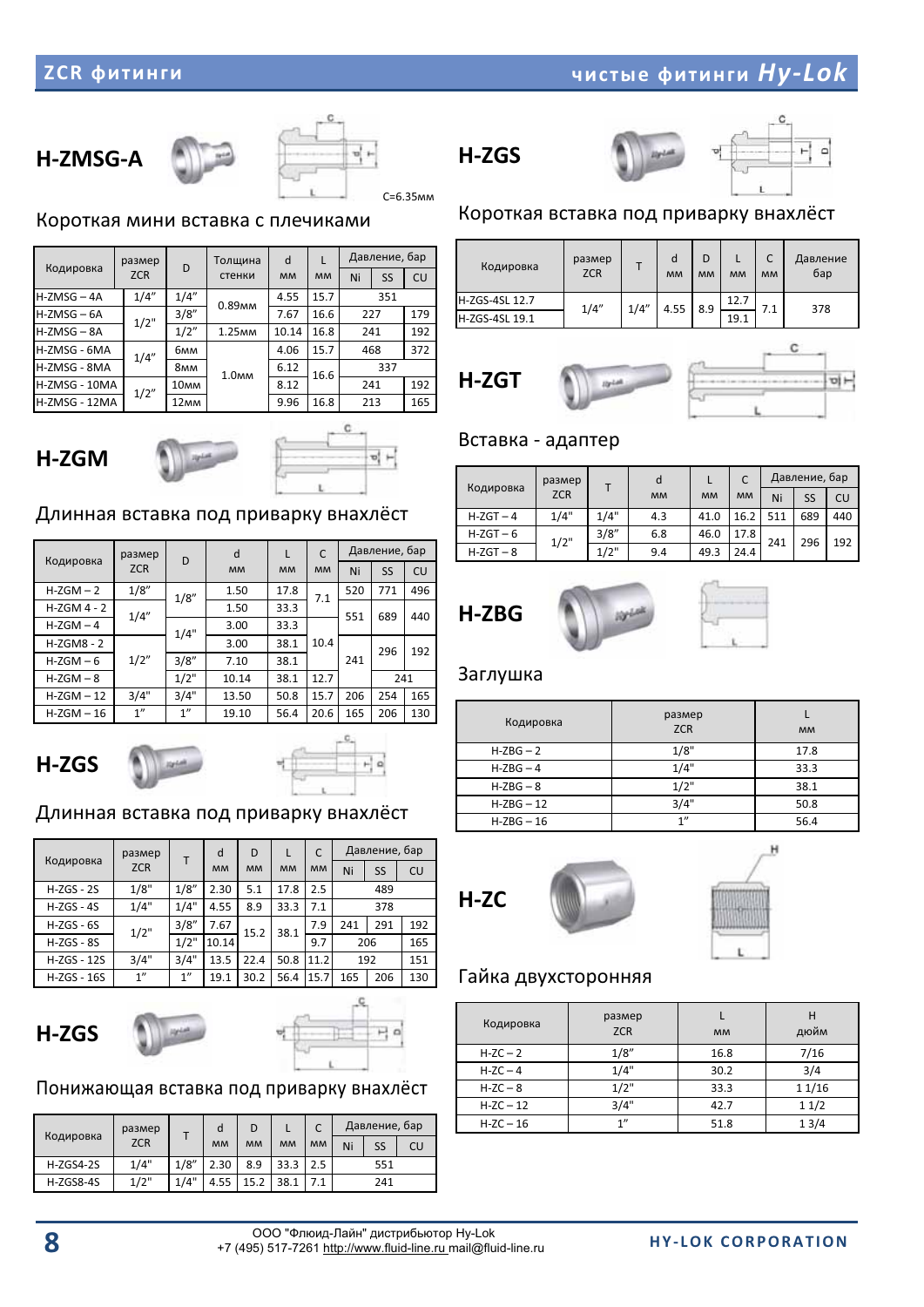### **TOVOHOLO CONTRACT CONTRACT CONTRACT CONTRACT CONTRACT CONTRACT CONTRACT CONTRACT CONTRACT CONTRACT CONTRACT CONTRACT CONTRACT CONTRACT CONTRACT CONTRACT CONTRACT CONTRACT CONTRACT CONTRACT CONTRACT CONTRACT CONTRACT CONTR**

### H-ZUA



### Соединитель с наружной резьбой

|              | размер     | d         |           | н     | Давление, бар |     |     |  |
|--------------|------------|-----------|-----------|-------|---------------|-----|-----|--|
| Кодировка    | <b>ZCR</b> | <b>MM</b> | <b>MM</b> | дюйм  | Ni            | SS  | CU  |  |
| $H-ZUA - 2$  | 1/8''      | 2.30      | 28.7      | 3/8'' | 620           | 771 | 496 |  |
| $H-ZUA - 4$  | 1/4"       | 4.55      | 39.4      | 5/8"  | 551           | 689 | 440 |  |
| $H-ZUA - 8$  | 1/2"       | 10.14     | 46.7      | 15/16 | 241           | 296 | 192 |  |
| $H-ZUA - 12$ | 3/4"       | 15.70     | 62.0      | 15/16 | 206           | 254 | 165 |  |
| $H-ZUA - 16$ |            | 22.10     | 65.8      | 15/8  | 165           | 206 | 130 |  |





### Соединитель угловой с наружной резьбой

|              | размер     | d         |           | F        | Давление, бар |           |     |
|--------------|------------|-----------|-----------|----------|---------------|-----------|-----|
| Кодировка    | <b>ZCR</b> | <b>MM</b> | <b>MM</b> | дюйм     | Ni            | <b>SS</b> | CU  |
| $H-ZLA - 2$  | 1/8"       | 2.30      | 22.6      | 7/16''   | 620           | 771       | 496 |
| $H-ZLA - 4$  | 1/4"       | 4.55      | 27.2      | 1/2"     | 551           | 689       | 440 |
| $H-ZLA - 8$  | 1/2"       | 10.14     | 36.8      | 13/16"   | 241           | 296       | 192 |
| $H-ZLA - 12$ | 3/4"       | 15.70     | 48.8      | 11/4"    | 206           | 254       | 165 |
| $H-ZLA - 16$ | 1          | 22.10     | 50.8      | 1 11/16" | 165           | 206       | 130 |





### Тройник с наружной резьбой

|             | размер     | d         |           | F           |     | Давление, бар |     |
|-------------|------------|-----------|-----------|-------------|-----|---------------|-----|
| Кодировка   | <b>ZCR</b> | <b>MM</b> | <b>MM</b> | дюйм        | Ni  | SS            | CU  |
| $H-ZTA-2$   | 1/8"       | 2.30      | 22.6      | 7/16''      | 620 | 771           | 496 |
| $H-ZTA-4$   | 1/4"       | 4.55      | 27.2      | 1/2"        | 551 | 689           | 440 |
| $H-ZTA - 8$ | 1/2"       | 10.14     | 36.8      | 13/16"      | 241 | 296           | 192 |
| $H-ZTA-12$  | 3/4"       | 15.70     | 48.8      | 11/4"       | 206 | 254           | 165 |
| $H-ZTA-16$  |            | 22.10     | 50.8      | 11/16"<br>1 | 165 | 206           | 130 |





### Крест с наружной резьбой

|              | размер     | d         |           | F                      |     | Давление, бар |     |
|--------------|------------|-----------|-----------|------------------------|-----|---------------|-----|
| Кодировка    | <b>ZCR</b> | <b>MM</b> | <b>MM</b> | дюйм                   | Ni  | SS            | CU  |
| $H-ZXA-2$    | 1/8''      | 2.30      | 22.6      | 7/16''                 | 620 | 771           | 496 |
| $H-ZXA-4$    | 1/4"       | 4.55      | 27.2      | 1/2"                   | 551 | 689           | 440 |
| $H-ZXA - 8$  | 1/2"       | 10.14     | 36.8      | 13/16"                 | 241 | 296           | 192 |
| $H-ZXA - 12$ | 3/4"       | 15.70     | 48.8      | 11/4"                  | 206 | 254           | 165 |
| $H-ZXA - 16$ | 1          | 22.10     | 50.8      | 11/16"<br>$\mathbf{1}$ | 165 | 206           | 130 |

### H-ZUR



### Понижающий соединитель с наружной

резьбой

| размер<br>Код |              |            | d     | D <sub>1</sub> |           | н     |     | Давление<br>бар |     |
|---------------|--------------|------------|-------|----------------|-----------|-------|-----|-----------------|-----|
|               |              | <b>ZCR</b> |       | <b>MM</b>      | <b>MM</b> | дюйм  | NI  | SS              | CU  |
| H-ZUR4-2      | 1/4"         | 1/8"       | 4.55  | 2.3            | 34.8      | 5/8   | 551 | 689             | 440 |
| H-ZUR8-4      | 1/2"<br>1/4" |            | 10.14 | 4.55           | 43.4      | 15/16 | 241 | 296             | 192 |

**H-ZBHU** 



### Соединитель с наружной резьбой и

### креплением на панель

| Кодировка   | размер     | d         | L         | N         | H, H1       | S         |           |     | Давление<br>бар |     |
|-------------|------------|-----------|-----------|-----------|-------------|-----------|-----------|-----|-----------------|-----|
|             | <b>ZCR</b> | <b>MM</b> | <b>MM</b> | <b>MM</b> | дюйм        | <b>MM</b> | <b>MM</b> | NI  | SS              | CU  |
| H-ZBHU-4    | 1/4"       | 4.55      | 56.6      | 33.0      | 3/4         | 14.5      | 11.1      | 551 | 589             | 440 |
| H-ZBHU-4L46 |            |           | 46.2      | 25.1      |             |           | 3.30      |     |                 |     |
| H-ZBHU-8    | 1/2"       | 10.14     | 65.3      | 37.6      | 1 1/16 22.5 |           | 12.7      | 241 | 296 192         |     |
| H-ZBHU-8L54 |            |           | 54.4      | 28.2      |             |           | 3.30      |     |                 |     |





### Соединитель с наружной резьбой и обжимным фитингом

| Кодировка  | <b>ZCR</b> | E.    | d         |           | B         | N         | н      | H1     |     | Давление<br>бар |     |
|------------|------------|-------|-----------|-----------|-----------|-----------|--------|--------|-----|-----------------|-----|
|            |            |       | <b>MM</b> | <b>MM</b> | <b>MM</b> | <b>MM</b> | дюйм   | дюйм   | ΝI  | SS              | CU  |
| $H-ZHC4-2$ |            | 1/8'' |           | 38.6      |           | 12.7 15.2 | 5/8"   | 7/16'' | 551 | 689             | 440 |
| $H-ZHC4-4$ | 1/4"       | 1/4"  | 4.55      | 41.1      |           | 15.2 17.8 |        | 9/16'' |     |                 |     |
| $H-ZHC4-6$ |            | 3/8'' |           | 43.0      | 16.8      | 19.3      | 11/16" | 11/16" |     | 447             |     |
| H-ZHC8-6   | 1/2"       | 3/8'' | 10.14     | 46.7      | 16.8      |           | 15/16" |        | 241 | 296             | 192 |
| H-ZHC8-8   |            | 1/2"  |           | 49.5      | 22.9      | 21.8      |        | 7/8"   |     |                 |     |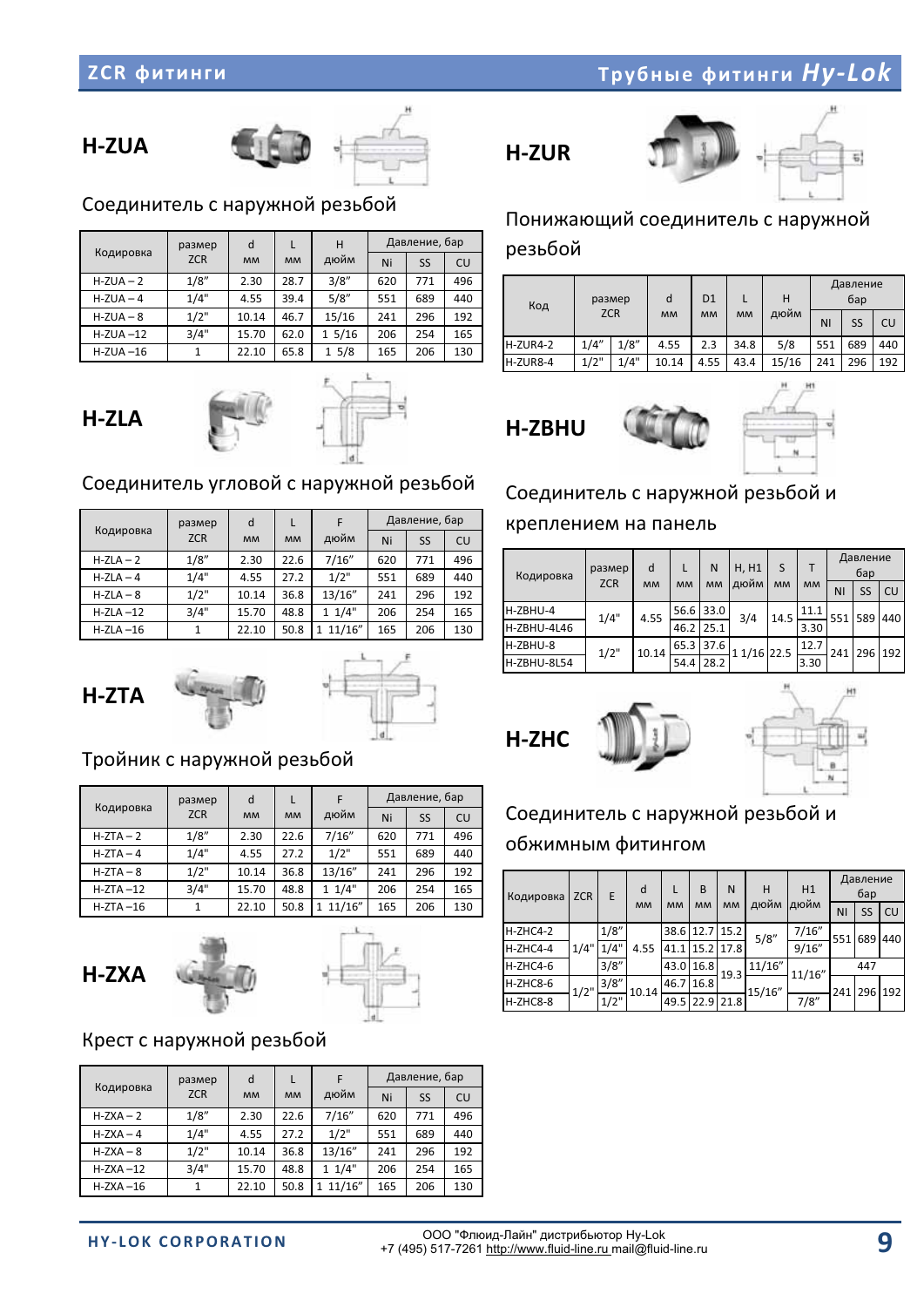### H-ZBHC





### Штуцер с наружной параллельной резьбой и уплотнительным кольцом O-Ring

| Кодировка    | размер     |       |       |      |      | N    | H1     |        | H <sub>2</sub> | Размер    | Толщина |     | Давление, бар |     |
|--------------|------------|-------|-------|------|------|------|--------|--------|----------------|-----------|---------|-----|---------------|-----|
|              | <b>ZCR</b> |       |       |      |      |      |        |        |                | отверстия | панели  | Ni  | SS            | CU  |
| H-ZBHC4-4    | 1/4"       | 1/4"  | 4.55  | 57.2 | 15.2 | 33.5 | 5/8"   | 5/8"   | 9/16''         | 11.9      | 10.2    | 551 | 689           | 440 |
| H-ZBHC4-4L48 |            |       |       | 47.8 |      | 26.7 |        |        |                |           | 3.3     |     |               |     |
| H-ZBHC8-6    | 1/2"       | 3/8'' | 7.10  | 64.5 | 16.8 | 36.8 | 16/16" | 3/4''  | 11/16"         | 15.10     | 11.1    | 241 | 296           | 192 |
| H-ZBHC8-8    |            | 1/2"  | 10.14 | 96.6 | 22.9 | 41.9 |        | 15/16" | 7/8"           | 19.80     | 12.7    |     |               |     |





### Соединитель с наружной резьбой

|                    | размер     | d         | L         | P            | н     | Давление, бар<br>Ni<br>SS<br>620<br>551<br>689<br>241<br>296 |     |     |
|--------------------|------------|-----------|-----------|--------------|-------|--------------------------------------------------------------|-----|-----|
| Кодировка          | <b>ZCR</b> | <b>MM</b> | <b>MM</b> | <b>NPT</b>   | дюйм  |                                                              |     | CU  |
| H-ZMC2-1N          | 1/8        | 2.30      | 27.2      | 1/16         | 3/8   |                                                              |     | 498 |
| H-ZMC2-2N          |            |           |           | 1/8          | 7/16  |                                                              |     |     |
| H-ZMC4-2N          | 1/4        | 4.55      | 33.3      | 1/8          | 5/8   |                                                              |     | 440 |
| H-ZMC4-4N          |            |           | 37.8      | 1/4          |       |                                                              |     |     |
| H-ZMC8-6N          | 1/2        | 9.65      | 41.9      | 3/8          | 15/16 |                                                              |     | 192 |
| H-ZMC8-8N          |            | 10.14     | 46.7      | 1/2          |       |                                                              |     |     |
| <b>H-ZMC12-12N</b> | 3/4        | 15.70     | 55.6      | 3/4          | 15/16 | 206                                                          | 254 | 165 |
| <b>H-ZMC16-16N</b> | 1          | 22.10     | 62.7      | $\mathbf{1}$ | 15/8  | 165                                                          | 206 | 130 |

### Понижающий соединитель с наружной

### резьбой

H-ZSC

| Код        | Размер     | d         |           | N         | н    | S             | O-Ring |     | Давление<br>бар |     |
|------------|------------|-----------|-----------|-----------|------|---------------|--------|-----|-----------------|-----|
|            | <b>ZCR</b> | <b>MM</b> | <b>MM</b> | <b>MM</b> | дюйм | резьба        | кольцо | ΝI  | SS              | CU  |
| H-ZSC4-6U  | 1/4"       | 4.55      | 33.8      | 9.9       | 3/4  | $9/16 - 18$   | $-906$ |     | 310             |     |
| H-ZSC8-6U  | 1/2"       | 10.14     | 37.6      | 9.9       |      | 15/16 9/16-18 | $-906$ | 241 |                 | 192 |
| H-ZSC8-10U |            |           | 42.2      | 12.7      | 1    | $7/8 - 14$    | $-910$ |     |                 |     |



H-ZFC 8-8N

H-ZFC12-12N

H-ZFC16-16N



Давление

## H-ZLMA



### Соединитель угловой с наружной резьбой

|                | размер     | d         |           |        |     | Давление, бар |     |
|----------------|------------|-----------|-----------|--------|-----|---------------|-----|
| Кодировка      | <b>ZCR</b> | <b>MM</b> | <b>MM</b> | дюйм   | Ni  | SS            | CU  |
| $H-ZLMAA - 2N$ | 1/8''      | 2.30      | 22.6      | 7/16'' | 620 | 771           | 496 |
| $H-ZLMAA - 4N$ | 1/4"       | 4.55      | 27.2      | 1/2"   | 551 | 689           | 440 |
| $H-ZLMAB - 6N$ | 1/2"       | 10.14     | 36.8      | 13/16" | 241 | 296           | 192 |
| H-ZLMA8-8N     | 3/4"       | 15.70     | 48.8      | 11/4"  | 206 | 254           | 165 |

#### Кодировка размер Z<sub>CR</sub> d- **MM** L- **MM** H дюйм P-NPT-  $6ap$ NI- SS- $\overline{\phantom{a}}$  CU H-ZFC 2-1N 1/8- 2.30- 27.9- 7/16- $1/16$  461- H-ZFC 2- 2N 30.2- 9/16- 1/8- 447-H-ZFC 4-2N 1/4- 4.55- 35.8- 5/8- 551- 440 H-ZFC 4-4N 39.1- 3/4- 1/4- 454- 358 H-ZFC 8-6N 44.7- 15/16-3/8-

Соединитель с внутренней



### H-ZBMC





### Соединитель с наружной резьбой и креплением на панель

|            | размер     | d         |           |           |       | H1    |            | Размер             | Толщина |     | Давление, бар |     |
|------------|------------|-----------|-----------|-----------|-------|-------|------------|--------------------|---------|-----|---------------|-----|
| Кодировка  | <b>ZCR</b> | <b>MM</b> | <b>MM</b> | <b>MM</b> | дюйм  | дюйм  | <b>NPT</b> | отверстия          | панели  | Ni  | <b>SS</b>     | CU  |
| H-ZBMC4-4N | 1/4"       | 4.55      | 56.1      | 31.5      | 13/16 | 13/16 | 1/4        | 16.7 <sub>MM</sub> | 9.6мм   | 551 |               | 440 |
| H-ZBMC8-4N | 1/2"       | 10.14     | 59.4      |           | 15/16 |       |            |                    |         | 241 | 301           | 192 |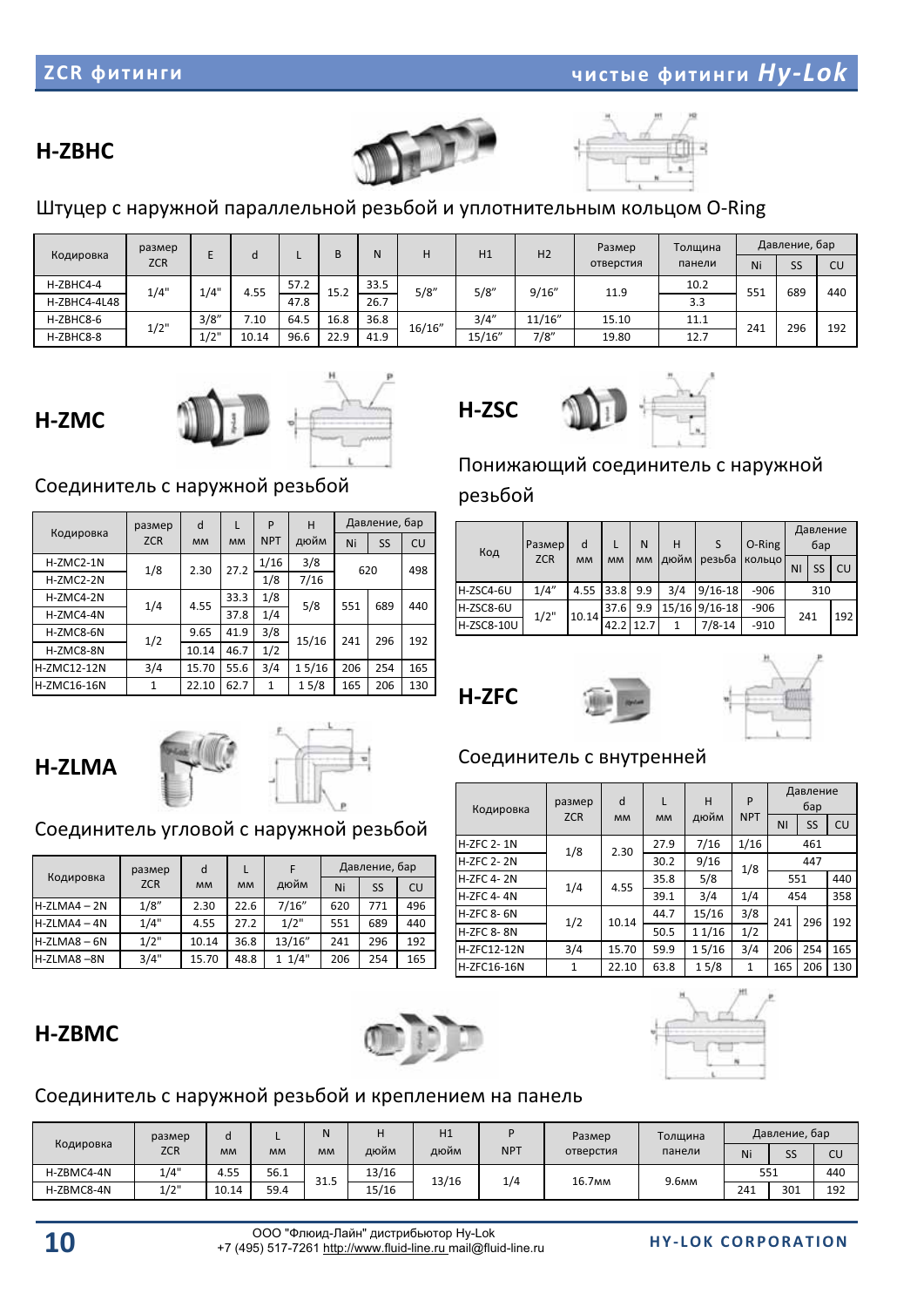

# Соединитель с гайкой и трубным фитингом Hy-Lok

#### Кодировка размер **ZCR**  E d-  $MM$ L- **MM** B-  $MM$ N- **MM** H дюйм H1 дюйм H2 дюйм Давление, бар Ni- SS- CU-  $H-ZSMH4-4$  1/4- $\frac{1}{4}$  4.55- 49.3- 15.2- 17.8- 3/4- $\frac{1}{2}$  $9/16$  551- 689- 440-  $H$ -ZSMH $4-6$  3/8- 4.55- 50.0- 16.8- 19.3- 5/8- 11/16- 447- 358-  $H-ZSMH8-8$  $1/2$  $1/2$  10.14- 56.6- 22.9- 21.8- 1-1/16- 13/16- 7/8- 241- 296-192-

ОО "Флюид-Лайн" дистрибьютор Hv-Lok

|           |           |      |      |     |                |     | Код      | <b>Разг</b><br>ZC |
|-----------|-----------|------|------|-----|----------------|-----|----------|-------------------|
| d         |           | н    | H1   |     | Давление, бар  |     |          |                   |
| <b>MM</b> | <b>MM</b> | Дюйм | дюйм | Ni  | SS             | CU  | H-ZSUA-4 | 1/                |
| 4.55      | 42.9      | 3/4  | 5/8  | 551 | 689            | 440 | H-ZSUA-8 | 1/3               |
|           |           |      |      |     |                |     |          |                   |
|           |           |      |      |     | $\overline{a}$ |     |          |                   |

### H-ZSMC

гайкой

Кодировка

H-ZSMU-4

размер **ZCR** 

1/4-



### Соединитель с двумя гайками

|            | размер     | d         |           | н    | H1     |            |     | Давление, бар |     |  |
|------------|------------|-----------|-----------|------|--------|------------|-----|---------------|-----|--|
| Кодировка  | <b>ZCR</b> | <b>MM</b> | <b>MM</b> | дюйм | дюйм   | <b>NPT</b> | Ni  | SS            | CU  |  |
| H-ZSMC4-2N | 1/4        | 4.55      | 40.1      | 3/4  | 7/16   | 1/8        | 551 |               | 440 |  |
| H-ZSMC8-6N |            |           | 45.5      |      | 9/16   | 1/4        |     |               |     |  |
| H-ZSMC8-6N |            | 10.14     | 48.0      | 1/16 | 1 1/16 | 3/8        | 241 | 296           |     |  |
| H-ZSMC8-8N | 1/2        |           | 53.1      |      | 7/8    | 1/2        |     |               | 192 |  |

Штуцер с гайкой и внутренней резьбой

NPT-

| Кодировка          | размер | d                       |                   | н      | H1    | P          |                | Давление<br>бар |     |
|--------------------|--------|-------------------------|-------------------|--------|-------|------------|----------------|-----------------|-----|
|                    |        | <b>ZCR</b><br><b>MM</b> | дюйм<br><b>MM</b> |        | дюйм  | <b>NPT</b> | N <sub>1</sub> | SS              | CU  |
| <b>H-ZSFC 4-4N</b> | 1/4    | 4.55                    | 45.0              | 3/4    | 3/4   | 1/4        | 454            |                 | 358 |
| H-ZSFC 8-6N        | 3/8    | 10.14                   | 49.5              | 1 1/16 | 7/8   | 3/8        | 241            | 296             | 192 |
| H-ZSFC 8-8N        | 1/2    |                         | 55.4              | 1 1/16 | 11/16 | 1/2        |                |                 |     |

# Штуцер с гайкой и наружной резьбой NPT

| d<br>Размер<br>Код<br><b>ZCR</b><br><b>MM</b> |      |           |      | Н    | Давление<br>бар |     |     |  |
|-----------------------------------------------|------|-----------|------|------|-----------------|-----|-----|--|
|                                               |      | <b>MM</b> | дюйм | ΝI   | SS              | CU  |     |  |
| H-ZSUA-4                                      | 1/4" | 4.55      | 43.4 | 3/4  | 551             | 689 | 440 |  |
| H-ZSUA-8                                      | 1/2" | 10.14     | 46.7 | 1/16 | 241             | 296 | 192 |  |

### Приварной соединитель с наружной резьбой и креплением на панель

| Кодировка   | размер<br><b>ZCR</b> |      | <b>MM</b> | <b>MM</b> | <b>MM</b> | H, H1<br>дюйм | Размер<br>отверстия | Толшина<br>панели | Давление<br>бар |
|-------------|----------------------|------|-----------|-----------|-----------|---------------|---------------------|-------------------|-----------------|
| $H-ZBT4-4$  | 1/4"                 | 1/4" | 4.55      | 59.9      | 33.0      | 3/4"          |                     | 11.1              |                 |
| H-ZBT4-4L50 |                      |      |           | 49.5      | 25.1      |               | 14.5                | 3.30              | 351             |

H-ZSUA

H-ZBT

## **H-ZSMU**

Соединитель с наружной резьбой и

### ZCR **WATHFM**









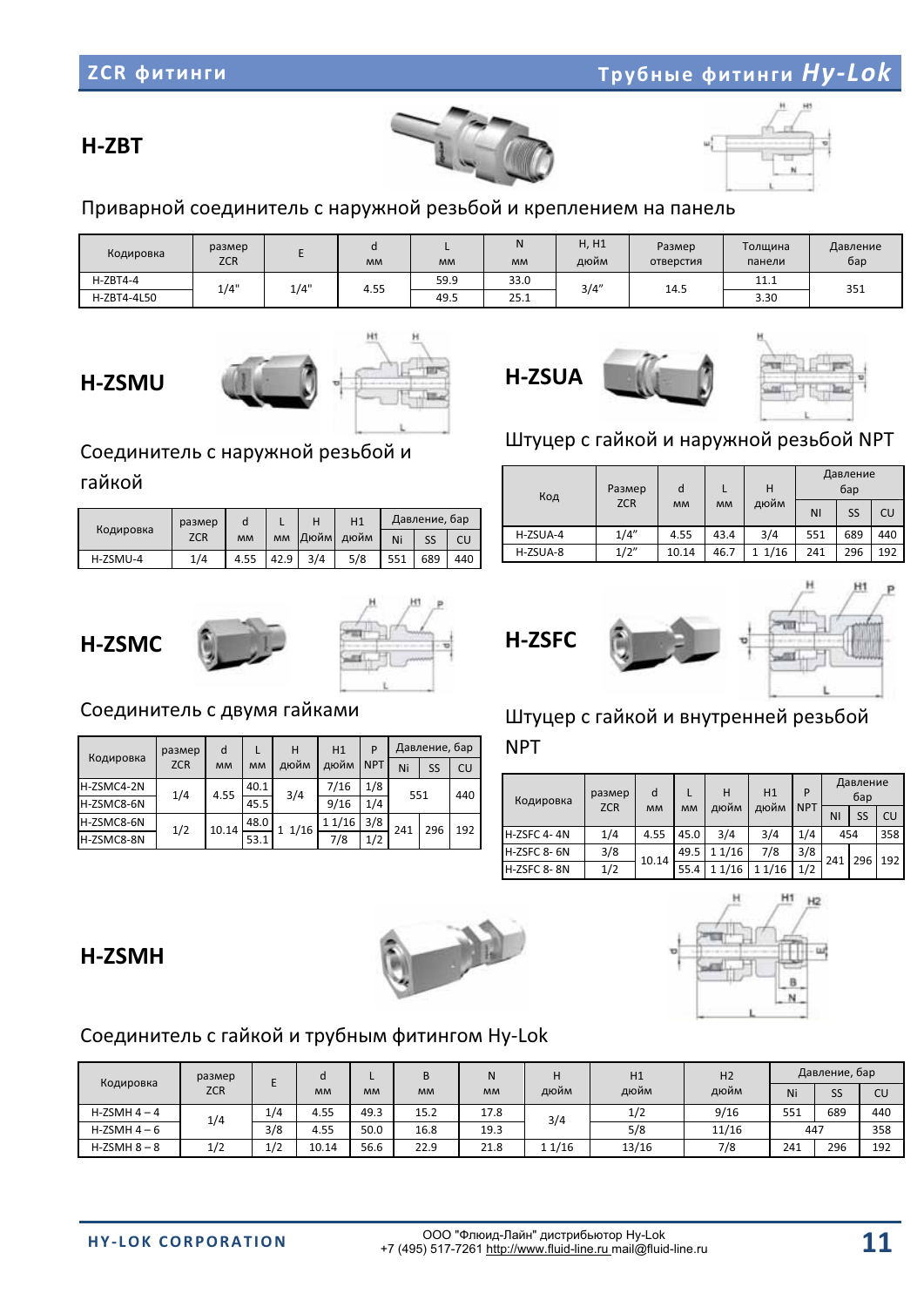### H-ZSLA



### Соединитель с гайками угловой

| Кодировка | размер | o         |           |      |     | Давление, бар |    |
|-----------|--------|-----------|-----------|------|-----|---------------|----|
|           | ZCR    | <b>MM</b> | <b>MM</b> | Дюйм | Ni  | SS            | CU |
| H-ZSLA-4  | 1/4    | 4.55      | 25.4      | 3/4  | 351 |               |    |

### H-ZFN



### Тройник с гайками

|          | Размер     |           |           | н    | Давление, бар |    |    |  |
|----------|------------|-----------|-----------|------|---------------|----|----|--|
| Код      | <b>ZCR</b> | <b>MM</b> | <b>MM</b> | дюйм | NI            | SS | CU |  |
| H-ZSTA-4 | 1/4"       | 4.55      | 25.4      | 3/4  | 351           |    |    |  |



Кодировка

H-ZMN-2

H-ZMN-4

H-ZMN-8

 $H-ZMN-12$ 

 $H-ZMN-16$ 

H-ZP

H-ZSTA



L-  $MM$ 

12.7-

18.0-

20.6-

25.4-

30.2-

H- Дюйм

3/8-

5/8-

15/16-

1 5/16

1--5/8-

### Гайка с наружной резьбой

- размер

**ZCR** 

 $1/8$ 

1/4-

 $1/2$ 

3/4-

1-

d- **MM** 

5.30-

9.15-

15.5-

22.6-

30.5-

### Гайка с внутренней резьбой

| Кодировка  | размер<br><b>ZCR</b> | d<br><b>MM</b> | <b>MM</b> | н<br>Дюйм |
|------------|----------------------|----------------|-----------|-----------|
| $H-ZFN-2$  | 1/8                  | 5.30           | 13.5      | 7/16      |
| $H-ZFN-4$  | 1/4                  | 9.15           | 20.6      | 3/4       |
| $H-ZFN-8$  | 1/2                  | 15.5           | 22.4      | 11/16     |
| $H-ZFN-12$ | 3/4                  | 22.6           | 28.4      | 11/2      |
| $H-ZFN-16$ |                      | 30.5           | 34.0      | 13/4      |





### Заглушка

| Кодировка  | размер<br><b>ZCR</b> | <b>MM</b> | L1<br><b>MM</b> | Дюйм  |
|------------|----------------------|-----------|-----------------|-------|
| $H-ZCP-2$  | 1/8                  | 16.0      | 7.6             | 7/16  |
| $H-ZCP-4$  | 1/4                  | 23.9      | 11.3            | 3/4   |
| $H-ZCP-8$  | 1/2                  | 25.6      | 11.4            | 11/16 |
| $H-ZCP-12$ | 3/4                  | 32.8      | 13.7            | 11/2  |
| $H-ZCP-16$ |                      | 39.1      | 16.0            | 13/4  |

### H-ZGSK



### Шайба уплотнительная

| Кодировка   | размер<br><b>ZCR</b> | d<br><b>MM</b> | <b>MM</b> | <b>MM</b> |
|-------------|----------------------|----------------|-----------|-----------|
| H-ZGSK-2    | 1/8                  | 2.3            | 6.6       | 0.5       |
| H-ZGSK-4    | 1/4                  | 5.6            | 12.5      |           |
| $H-ZGSK-8$  | 1/2                  | 11.2           | 19.8      | 0.8       |
| $H-ZGSK-12$ | 3/4                  | 16.8           | 29.0      |           |
| H-ZGSK-16   |                      | 22.6           | 35.6      |           |

### Пробка

| Кодировка  | размер<br><b>ZCR</b> | <b>MM</b> | н<br>Дюйм |
|------------|----------------------|-----------|-----------|
| $H-ZMN-2$  | 1/8                  | 17.3      | 3/8       |
| $H-ZMN-4$  | 1/4                  | 23.4      | 5/8       |
| $H-ZMN-8$  | 1/2                  | 27.4      | 15/16     |
| $H-ZMN-12$ | 3/4                  | 36.3      | 15/16     |
| $H-ZMN-16$ |                      | 38.6      | 15/8      |



### Фиксатор шайбы

| Кодировка   | размер<br><b>ZCR</b> | d<br><b>MM</b> | D<br><b>MM</b> | <b>MM</b> |
|-------------|----------------------|----------------|----------------|-----------|
| $H-ZGRT-4$  | 1/4                  | 5.6            | 11.9           |           |
| H-ZGRT-8    | 1/2                  | 11.2           | 19.2           | 0.8       |
| $H-ZGRT-12$ | 3/4                  | 16.8           | 28.5           |           |
| $H-ZGRT-16$ |                      | 22.6           | 35.1           |           |